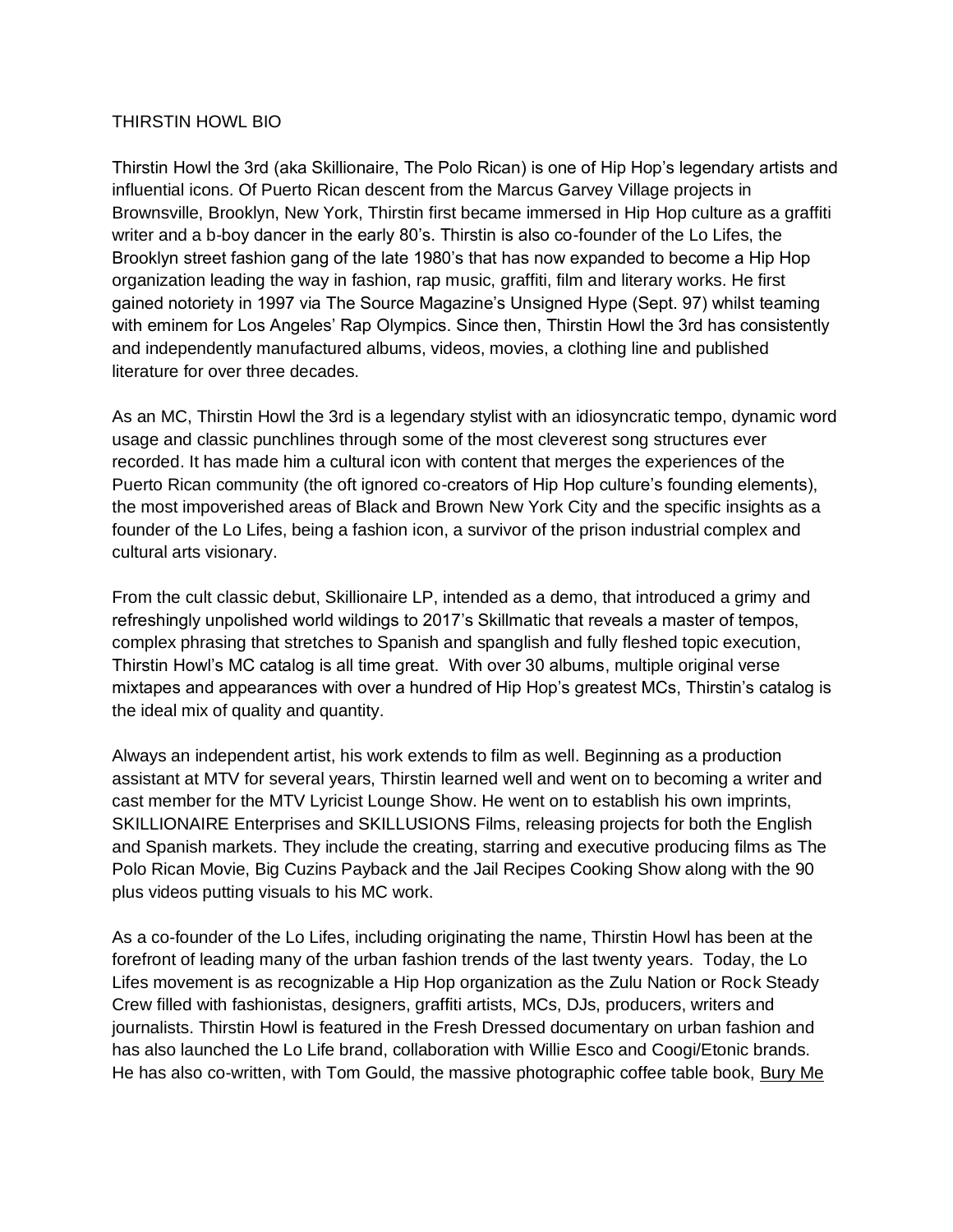With the Lo On, on the history of the Lo Life legacy from 80's street gang to today's worldwide movement with chapters throughout the world.

The last few years are a special pinnacle in Thirstin's career as his works have reached progressive heights along with greater commercial acknowledgement. There is Thirstin's establishment of the Love and Loyalty Weekend in 2012, an annual three day Hip Hop cultural event happening in Wynwood, Miami while's Miami's Art Basel. The event includes a fashion show, vast Art gallery, film festival and an extensively billed concert featuring the year's greatest Hip Hop and related acts. Then the media coverage from 2015's Mass Appeal film, Fresh Dressed, on the history of Hip Hop fashion that showcased Thirstin and the history of Lo Lifes to 2016's FOX5 News feature segment Lo Lifes from his hometown neighborhood Brownsville, Brooklyn and his Bury Me With The Lo On book to being featured in 2018's Complex Films documentary, Horse Power, that explored the relationship between Ralph Lauren's Polo clothing line and Hip Hop. All the while, the Bury Me With the Lo On book reached its second printing and with an updated cover, additional chapters and photos it sold out during its early pre-orders.

As of 2018, Thirstin Howl the 3rd was hired by Ralph Lauren and Vice magazine to be the model for the historical event of Polo's retro release campaign of the Snow Beach line. The Bury Me With the Lo On book was also a featured item for purchase on the Ralph Lauren Polo mobile app during their 12 Days of Christmas promotion campaign. It was the designated product for the 1st day of Christmas and sold out in two minutes of availability.

With over three decades in creating some of Hip Hop's most dynamically iconic music, producing diverse films that extend the music into videos, storied movies and shows and multimedia enterprising and event creating all whilst continuing to be a pioneering leader of one of Hip Hop's greatest emerging crews, the Lo Lifes, Thirstin Howl the 3rd is now a cornerstone of Hip Hop culture.

THIRSTIN HOWL THE 3RD 718 930 6126 THE NEW SKILLENIUM CORP SKILLIONAIRE ENTERPRISES SKILLUSIONS FILMS ANGER BANGERS LOLIFE LOVE & LOYALTY WORLDWIDE

THIRSTINHOWLTHE3RD.COM YOUTUBE.COM/THIRSTINHOWLTHE3RD TWITTER.COM/THIRSTINHOWL3RD FACEBOOK.COM/VICTORTHIRSTIN.HOWLDEJESUS INSTAGRAM.COM/THIRSTINHOWLTHE3RD FACEBOOK.COM/THIRSTINHOWLTHE3RD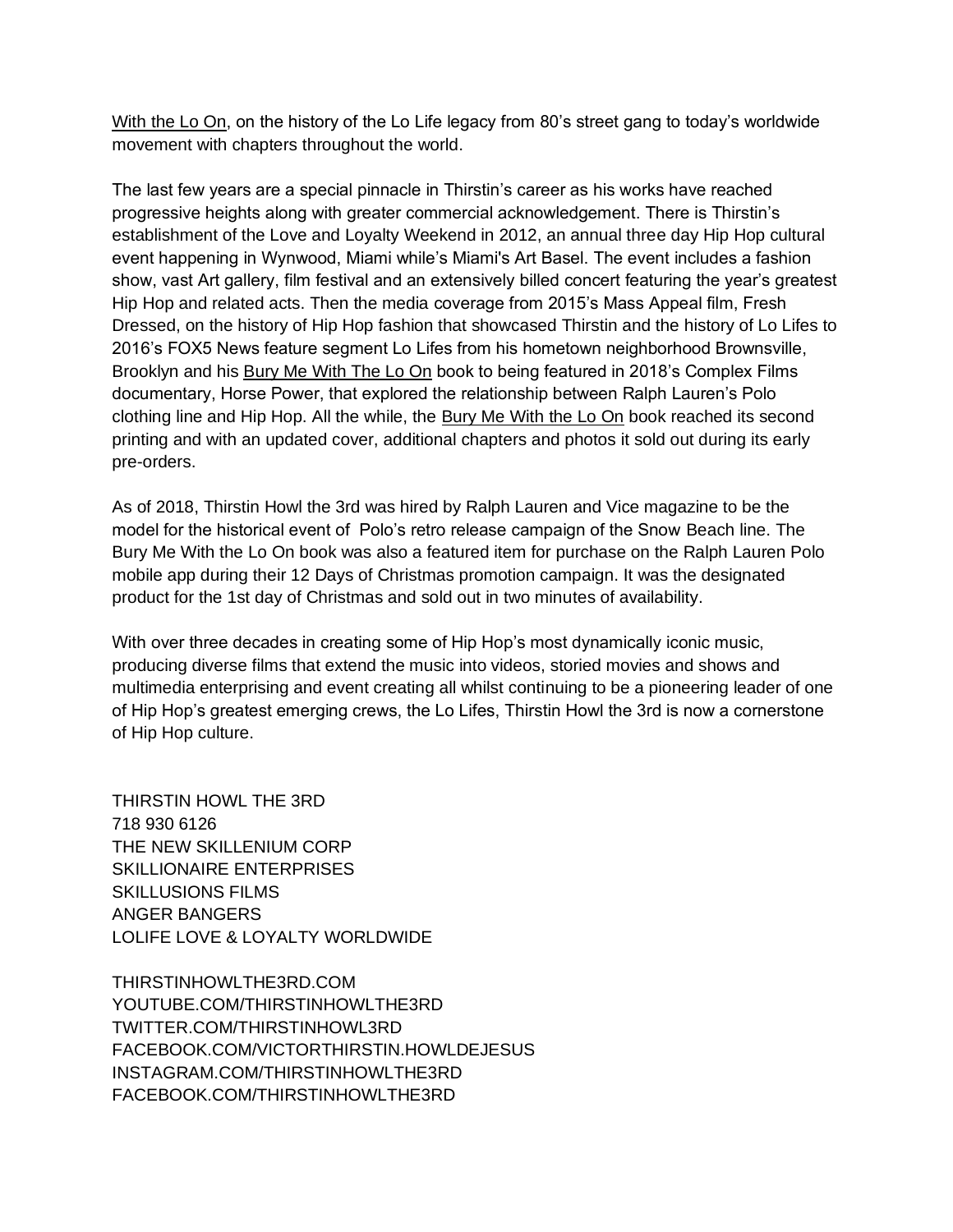## **ASSORTED FACT SHEET**

- Has collaborated with a vast array of diverse artists including: **Eminem,KRS-One, The RZA, Masta Killa & Ol' Dirty Bastard (RIP) of Wu-Tang Clan, Sticky Fingaz & Fredro of Onyx, Damian Marley,Talib Kweli, Kool Keith, Cypress Hill, Sadat X, Mos-Def, Tragedy Khadafi, Brother J & Professor X of X-Clan, Chino-XL, Keith Murray Immortal Technique, Canibus, The Beatnuts, Concealed Weaponry, Black Rob,The Alkaholiks, Spit Gemz & Eff Yoo of Broken Home, Timeless Truth, Kingdom Kome, Mellow Man Ace, Dom Pachino, Kid Frost, Special Ed, C-Rayz Walz, Sean Price, Heltah Skeltah, Meyhem Lauren, RA the Rugged Man, Blahzay Blahzay, Ed OG, AG of DITC, Garcia, Ill Bill, Non Phixion, Coka Nostra, Chris Rivers, Smoke Dza, Level Martinez, Dana Dane, Dv Alias Khryst, The High and Mighty, Wordsworth, Poison Pen, Da Buze Bruvaz, Brooklyn Academy, Sofla Kings, Def Jef, Hurricane G, Tony Touch, Malverde, Homeboy Sandman, J-Love, Omniscient, P-Doe, Don Dinero, Temperamento, Capicu, Jean Grae, T-Weapons, Juice, Afu-Ra, Cool Calm Pete, Seal Fresh, Animocity, Grieco EL Padrino, Los Nandez, Cuba El Carnisero, Domingo, Snowgoons, Mayday, Virtuoso, Esoteric, Rex, Reef the Lost Cause and many more...**
- **Thirstin has a video catalog of over a hundred music videos on his YouTube channel: YOUTUBE.COM/THIRSTINHOWLTHE3RD**
- He has successfully and independently released **a vast discography and filmography** through his own imprints: **Skillionaire Enterprises & Skillusions Films**..
- **Thirstin Howl the 3rd performance history includes nation and worldwide tours.**
- **In 2016, Thirstin co-authored, with Tom Gould, the Victory books publication, Bury Me With The Lo On, the Polo culture book.**
- **Thirstin Howl the 3rd is featured in the book, Live the Art by Jeffrey Deitch and designed by Stefan Sagmeister, published by Rizzoli (2014)**
- In 2013, **Hurricane G** and Thirstin collaborated on an album entirely in **Spanglish** entitled *Mami & Papi*
- Featured on the 2012 **Snowgoons** LP, *Dynasty,* on the song, "*Legacy"*
- Featured on La Coka Nostra's 2012 LP, *Masters of the Dark Arts* on the song, *"Snowbeach"*
- Featured on the 2012 **Chino-XL** LP, *Ricanstruction***, on the** song, **"***Latinos Stand Up***"** with **B-Real of Cypress Hill, Kid Frost & Sick Jacken**
- In 2012 **Thirstin** starred as **Chef Survival Kit** in his hilariously produced cooking show **"Jail Recipes"** (also on DVD through his Skillusions imprint)
- 2012 **"Big Cuzins Payback"** movie is released as the sequel to **the polorican movie.** Written, produced and directed by thirstin and jokes.. (also on DVD)
- **The "Natural Born Skiller"** LP is released showcasing **Thirstin's** continuous growth in **lyrics and production..**
- *Illegal Tender,* **John Singleton's** 2007 film starring **Rick Gonzalez** and **Tego Calderon,** features the **Thirstin Howl** classic Spanglish track, **"***Marijuanera***"** featuring **D'Mingo.**
- **Thirstin Howl** is the actor who played the karate master in the **Scion/Loaded Language** film production of *Endless Knot.* **Anger Bangers** is also responsible for the film's musical score and sound effects.
- In the summer of 2007, **Thirstin Howl** and **Rack-Lo** shared the stage for the release of the **SKILL OR BE SKILLED** World Tour DVD.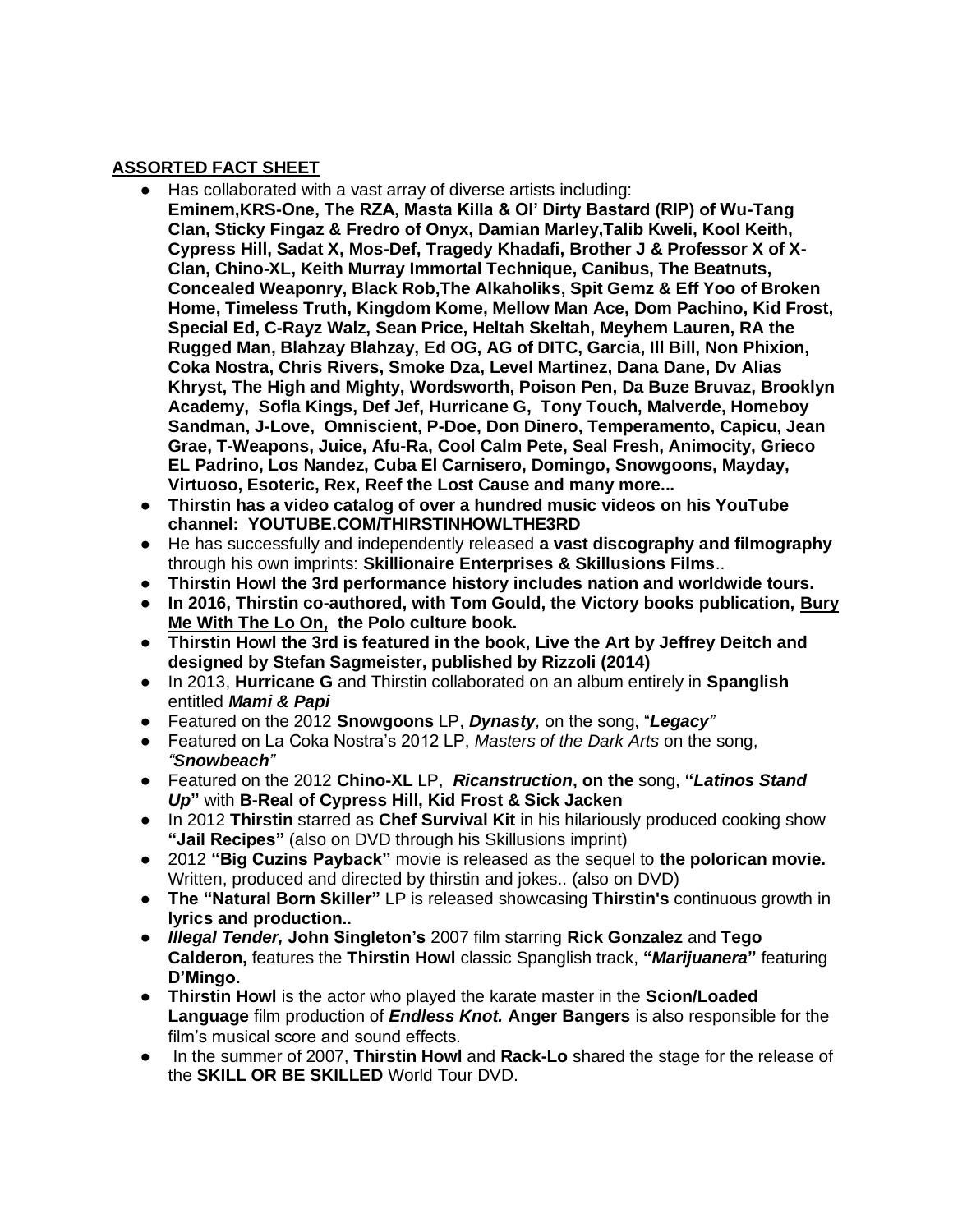- Early 2007, **Thirstin Howl** and **Rack- Lo** teamed up for the *Lo Down & Dirty* LP, distributed by **Nature Sounds** and Australia's **Class-A records** in conjunction with **SKILLIONAIRE ENTERPRISES**. It featured the single and video, **"***2L'S UP".*
- In late 2006, Thirstin co-wrote and executive produced *The PoloRican DVD*, a bilingual, musical and comedy with dramatic sketches that included a **Thirstin Howl** biography.
- Thirstin Howl the 3rd has released countless noteworthy mixtapes including *Skilluminati, Brother Lo the 37TH Chamber, Goya Family* and *The Lo-Life General h*osted by **STAR & BUCWILD** formerly of **POWER 105.1**
- Thirstin has a duet with **Tony Touch** on his 2005 **EMI Latin** LP release,*The ReggaeTony Album*, entitled "*Pa' Eso Bebe"*
- Produced the song *"Mr. Money"* for **Don Dinero** on his **Universal Latino** 2005 album, *Ahora Que Si***. Thirstin** was also featured on many tracks and skits throughout the release.
- Produced and was featured on the song, *"Ojo Por Ojo"* on **Don Dinero's Universal latino** 2006 album *Ultimo Guerrero***.**
- **Lions Gate films** motion picture, *Street of Legend,* a story of illegal street racing set in Southern California feature the **Thirstin Howl/Anger Bangers** produced songs, "*Gods & Generals"* and *"The Cards Life Dealt Me"*
- Traveled to **Norway** to record the song and video for *"Side Brooklyn"* with Norwegian rap group **Side Brok** becoming a top 10 video and song in Norway for **Pinadgreitt Records** (2005). **Side Brok's** lead rapper **Thorstein HYl** is the Norwegian version of **Thirstin** and even credits **The Polo Rican** for his name.
- **Revolu records** responsible for many Miami Latin Hip Hop releases, feature **Thirstin's** song *"Lla tu Sabe"* on their *Hip Hop en la Calle Ocho 2004* compilation.
- Has performed promos for NYC's **Star and Buc Wild morning show**, **Ed** and **Dre** morning show **105.1** and **Hot 97**, **Dj Enuff**, **Pocos Pero Locos** and **Bahamadia's** Philly based show, **The B-Sides.**
- **Thirstin** is featured in **Bobbito Garcia's** Book on the history of NYC sneaker culture titled "**Where'd You get Those**". **(Testify Books)** pages 11, 134, 148, and 150.
- Early 2004 **Traffic ENT. Group** distributes **The Thirstin Howl III** DVD **"OverLo'D"** Featuring music videos, **LoLife** Documentary and exclusive interviews.
- Fall 2003 **Traffic ENT. Group** release **Thirstin's** *Licensed to Skill* Album along with the *"Brooklyn Bullet Gold Card Membership"* single which also featured 3 extra songs from other **Skillionaire** artists.
- **Landspeed Records** releases *Skilligan's Island*, a **Thirstin Howl** Greatest Hits with a few new songs. As well as the "*Thirstyman***"** single whose photo cover showed a young **Thristin** living through every era of Hip Hop fashion.
- Featured on the German rap group **Massive Tone** top 10 album, *MT3***,** with the song *"False One"* on **East-West records.**
- *I Still Live with My Moms* **- The Cartoon**. **Funny GarBage inc**. creator of **Raptoons** set it off with an animated version of the **Thirstin Howl** classic. This animated version is hosted by the legendary comedian **Rudy Ray Moore** (**Dolemite)** in a comical Showtime at the Apollo style. Note **Master Fool and Thirstin** recreating the old school *"Rocky and Bull Winkle"* figures.
- He has released 12" singles through **SKILLIONAIRE ENTERPRISES** such as, *"I Still Live With My Moms," "Russian Roulette," "Spit In your face(Rack-Lo)," "Dreams of Fucking a Cartoon Bitch," "Mo'Ghetto," "Get a Life," "Rackamatics,"* and *"O.G.Stripes."*
- Other CD's released through **SKILLIONAIRE ENTERPRISES** include: **Rack Lo's** *Thou shall not stea***l; Rack Lauren &** *Aracknofoebia***,** *The Master Fool Album***;**  *Brownsville Kid;* **FI-LO's** *Keep Out Of Reach Of Children* **& The Alaskan**